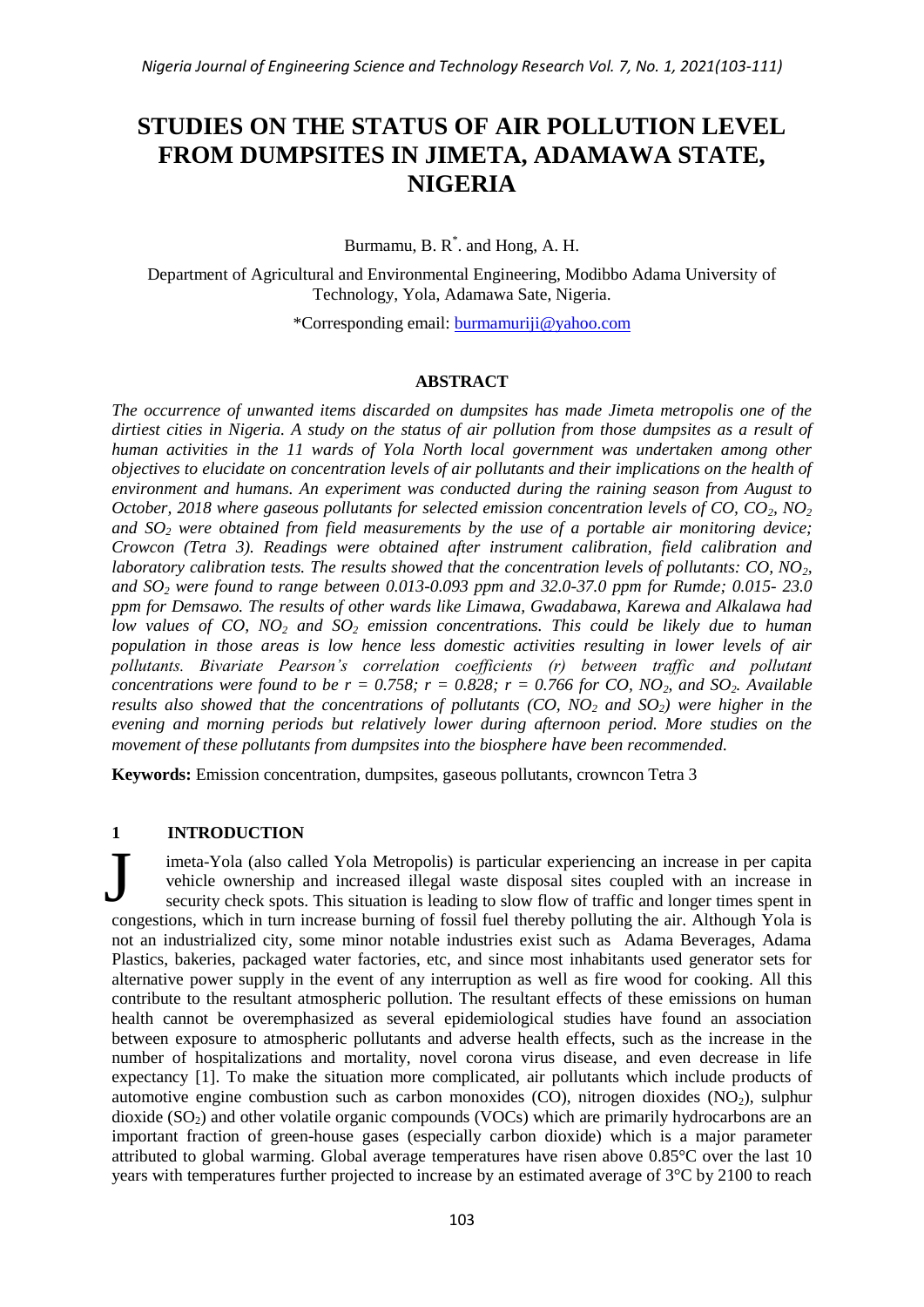1.8 - 4°C above pre-industrial times [2]. As a result, extreme hot days and warm nights have increased over recent decades and indications suggest that this trend will continue. In addition to the adverse effects of heat exposure from landfills on general population, occupational health and safety is also affected [3]. Workers in industrial sectors such as agriculture, forestry, fisheries and construction are exposed to outside gas emissions, temperatures and solar heat waves load making them vulnerable to the adverse health effects of heat exposure in hot weather. Furthermore, those working in hot indoor environments without air conditioning such as manufacturing, smelting plants, bakeries, laundries, and restaurant kitchens can also be affected by heat cramps, heat syncope, fatigue, heat exhaustion, heat stroke and heat shock are often the well-known and documented adverse direct effects of heat and gaseous pollutants on health [4]. These outcomes have been reported in the occupational setting among others, such as: surface mine workers, agricultural workers and radiation decontamination workers [5]. Therefore, for the benefit of public health and sustainability of the natural functioning of ecosystems it is necessary to carry out a study to determine the contribution of these emissions to air pollution particularly in the study area. The rationale behind this study is that there is increasing concern about occupational and carcinogenic illness, injury and productivity losses due to hot weather in a changing climate. Most of the current understanding appears to relate relatively little regarding injuries from air emission pollutants. This paper sought to elucidate on concentration levels of air pollutants and their implication on the health of environment and humans, describe their aetiological mechanisms in the study area and to provide policy suggestions and further research directions.

## **2 STUDY AREA**

The study was carried out in Yola North Local Government Area of Adamawa State which consists of 11 wards as: Ajiya, Alkalawa, Doubeli, Gwadabawa, Jambutu, Karewa, Limawa, Luggere, Nasaarawo, Runde, and Yelwa. Yola North is located at latitude 10° 25'35'' North and longitude 11° 26'50'' East with relative humidity ranging between 20-30 %. The area lies between the guinea savanna climate zone and annual rainfall of 700 mm with distinct dry and raining seasons [6]. The lower temperature range is from 24-28°C around December to February and high temperature range is 38-48°C around March to May. The experiment was conducted during the raining season from August to October, 2018**.**



Figure 1: Map of Nigeria showing Adamawa State and the Study Area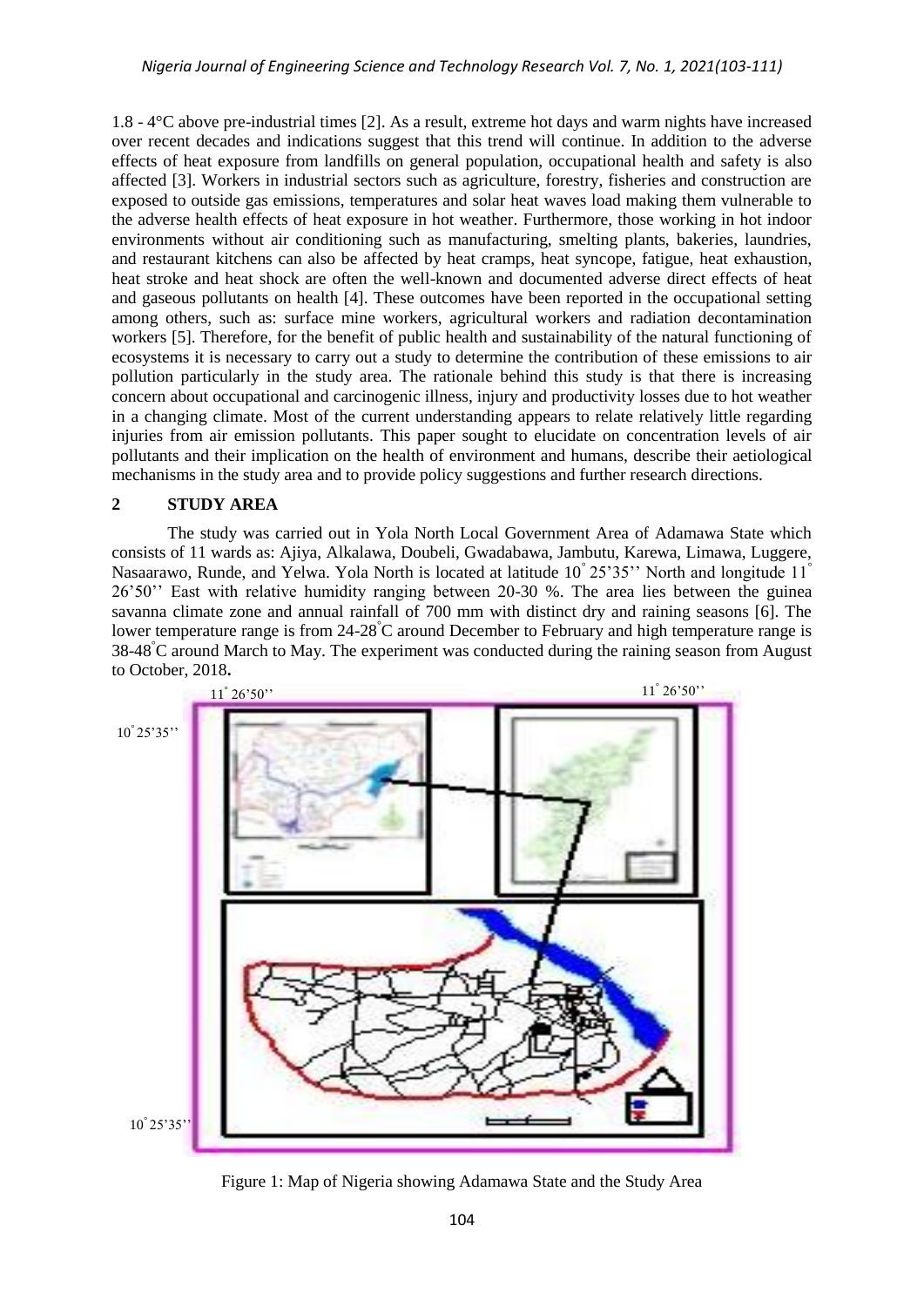

11° 26'50''

Figure 2. Map of Yola North Local Government Area of Adamawa State (study area)

# **3 MATERIALS AND METHODS**

## **3.1 Method of Data Collection**

Gaseous pollutants and emission levels of  $CO$ ,  $CO<sub>2</sub>$ ,  $NO<sub>2</sub>$  and  $SO<sub>2</sub>$  were obtained from field measurements by the use of a portable air monitoring device; Crowcon (Tetra 3) having a model number of IECEx BAS 05.0059 (Figure 3)



Figure 3. Crowncon Tetra 3 (Portable Air Monitoring Device), Source: IECEx BAS, U.K.

## *Sampling Procedure*

Two sampling stations were mapped out namely stations 'A' and 'B'. Station 'A' represents locations with high population density. While station 'B' represents lesser population which served as control station. At station 'A', air samples were measured at four selected locations in each ward. These locations were selected based on their potential high population density and urban land use classification. The air pollutants were measured using Crowncon (Tetra 3), a unique and portable multi-gas monitor for detection of Carbon monoxide (CO), Nitrogen dioxides  $(NO<sub>2</sub>)$ , and Sulphur dioxides  $(SO<sub>2</sub>)$ . It is a portable gas detector with embedded software designed that met the requirements of International Electro-technical Commission (IEC 61508-3) which is the international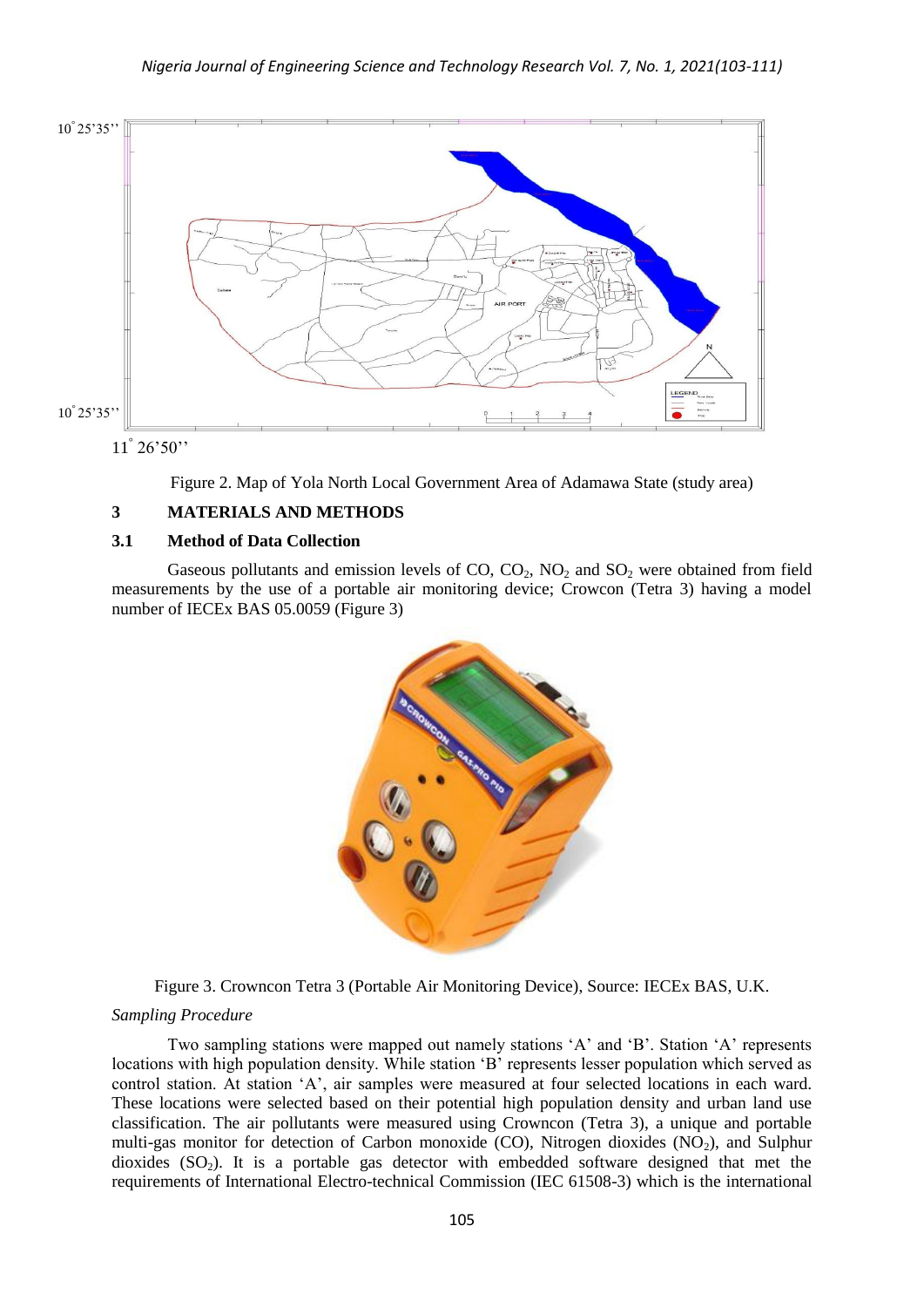standard for electrical, electronic and programmable electronic safety related systems certified by Lloyds Register.

#### *Sampling time*

The time frame for data collection from the five sampling points including the control station was carried out concurrently for one month, one week per each sampling point, and three time periods for duration of seven days of a week; from Monday to Sunday at the sampling points. These times were categorized as follows:  $7:30 - 9:30$  am morning peak hours;  $12:30 - 2:30$  pm off-peak hours; 4:30 – 6:30 pm evening peak hours. Readings were obtained after 10 minutes from each station.

#### *Instrument Calibration Methods*

Gas Test: Tetra 3 unit was switched on and allowed for ten minutes to complete the booting; and to ensure normal operation. The flow plate was then clipped unto the front of the unit and a hose attached from the trigger regulator. The outlet hose was then attached to the 'vent gas away' and the magnet was swiped over the bubble label in the front of the unit, near the main button. Then Tetra 3 began the gas test and showed 'GAS TEST' on the display screen. A countdown progress bar also appeared at the bottom of the display screen. The Trigger regulator was then used to apply gas to the Tetra 3 whilst the progress bar was still counting down. It took thirty to forty five seconds to complete the progress bar. The instrument was then disconnected from the test gas and the unit returned to its normal mode. The unit compared what it measured from the bottle with the standard gas values it knows.

## *Laboratory Calibration Test*

Tetra 3 calibration was performed in the laboratory using the Portable computer software which is equipped with an auto zero function on start-up. This function is configured to operate automatic, on user confirmation. Then a test gas of known composition was applied to verify sensors response and alarm function, this process was repeated three consecutive times to ensure accuracy and eliminate errors before the instrument was taken for field calibration test as required before data collection.

## *Field Calibration Test*

On arrival to the field the Tetra 3 unit was set on zero for 15 minutes before commencing the gas test, for this was the recommended time set by the manufacturer's instructions. The device was then switched on to ensure normal operation. Then **t**he flow plate was clipped unto the front of the unit and the hose was attached from the trigger regulator. The outlet hose was also attached to the 'vent gas away' and the magnet was swiped over the bubble label in the front of the unit, near the main button. Then the device began the gas test and showed 'GAS TEST' on the display. A countdown progress bar also appeared at the bottom of the display. An alternate screen massage also beeped up from the display and the button was pressed within 10 seconds to confirm Calibration. Automatic, Tetra 3 began to display a progress bar at the bottom of the screen; the names of the gas sensors fitted appeared in reverse image with a cross beside each. The Trigger regulator was then used to apply gas to the Tetra 3 whilst the progress bar was still counting down. As gas flows Tetra 3 allowed the sensors to respond and then adjusted the value for each gas channel to match the stored calibration gas value within each sensor i-module. Confirmation massage beeped up on the display reading 'calibration successful' which means that all channels calibrated successfully within the allowed time. The concentration levels of the gaseous emissions  $(CO, NO<sub>2</sub>, and SO<sub>2</sub>)$  were measured with Crowncon (Tetra 3) digital multi-gas remote monitor and was compared with the safe limits of [7] standards, which are: CO (10- 20 ppm),  $NO_2$  (0.04-0.06 ppm), and  $SO_2$  (0.01-0.1 ppm).

## **3.2 Method of Data Analysis**

Bar charts were plotted to show the variation between the measured emission levels and the safe limits [7]. The total and mean emission levels of these gases for each day were calculated and also represented in tables. This was achieved by using the formula developed by Duncan Multiple Range Test as given below [8]: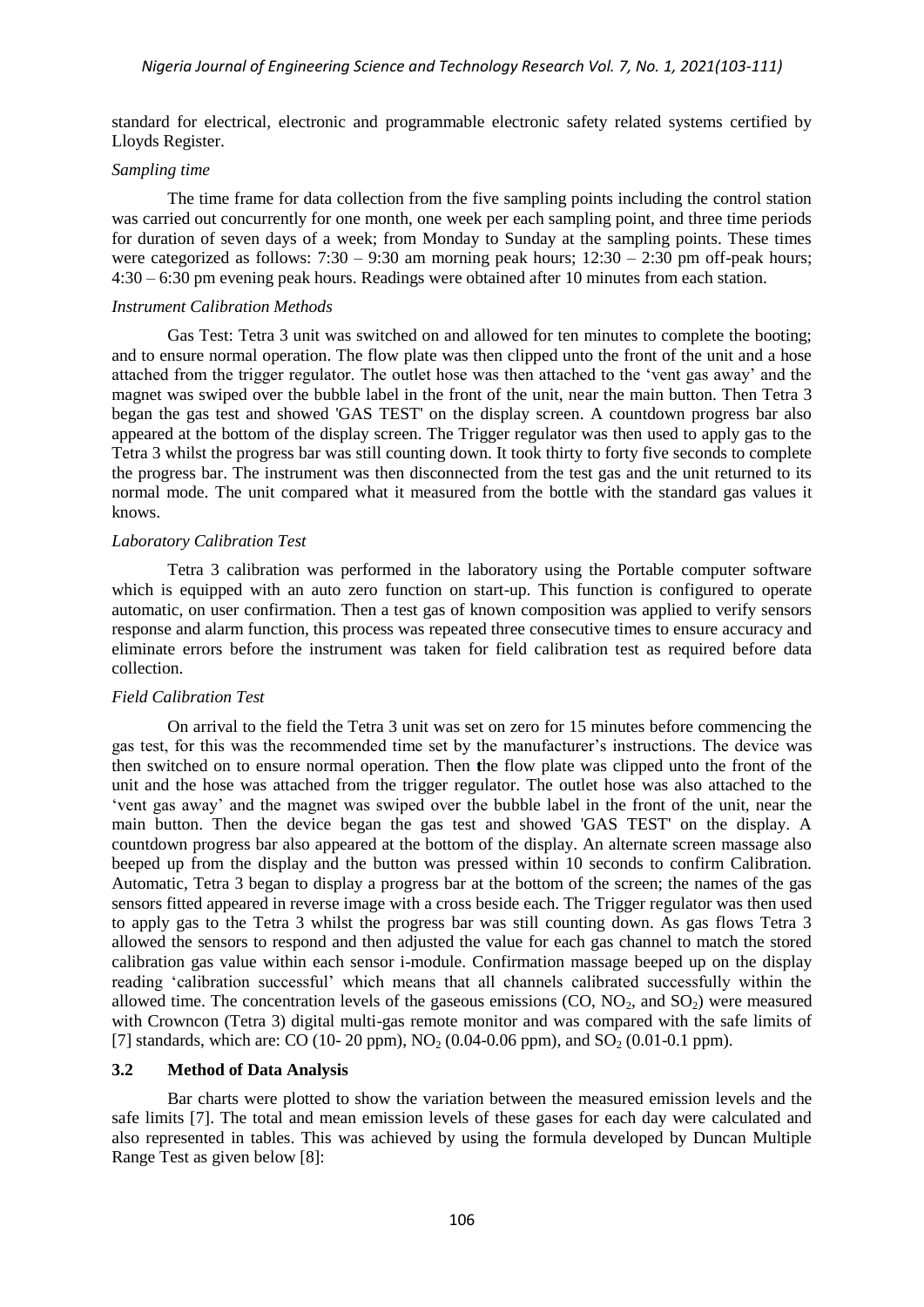$$
TEL = ELS(M + N + E)
$$
  
MEL = 
$$
\frac{ELS(M + N + E)}{3}
$$
 (1)

#### **4 RESULTS AND DISCUSSION**

|                                                                                                                                                                                                                                                                                                                                                                                                                                                                                                                                                                                                                                                                                                        | $TEL = ELS(M + N + E)$                    |       |       |       |                                                                                         |       |       |                 | (1)    |
|--------------------------------------------------------------------------------------------------------------------------------------------------------------------------------------------------------------------------------------------------------------------------------------------------------------------------------------------------------------------------------------------------------------------------------------------------------------------------------------------------------------------------------------------------------------------------------------------------------------------------------------------------------------------------------------------------------|-------------------------------------------|-------|-------|-------|-----------------------------------------------------------------------------------------|-------|-------|-----------------|--------|
| $MEL = \frac{EL_s(M+N+E)}{3}$                                                                                                                                                                                                                                                                                                                                                                                                                                                                                                                                                                                                                                                                          |                                           |       |       |       |                                                                                         |       | (2)   |                 |        |
|                                                                                                                                                                                                                                                                                                                                                                                                                                                                                                                                                                                                                                                                                                        |                                           |       |       |       |                                                                                         |       |       |                 |        |
| Where; TEL = Total Emission Level, $EL_s = E$ mission Levels, MEL = Mean Emission Level                                                                                                                                                                                                                                                                                                                                                                                                                                                                                                                                                                                                                |                                           |       |       |       |                                                                                         |       |       |                 |        |
|                                                                                                                                                                                                                                                                                                                                                                                                                                                                                                                                                                                                                                                                                                        | $M =$ Morning, $N =$ Noon, $E =$ Evening. |       |       |       |                                                                                         |       |       |                 |        |
| The concentration levels of the gaseous emissions measured at the two sampled stations A<br>and B, i.e. the city center and the control station respectively were compared by using the ANOVA<br>(analysis of variance) and DMRT (Duncan Multiple Range Test). This helped to confirm if human<br>activities contributed to air pollution in the study area. Microsoft Excel 2007 and Statistical Analysis<br>Software SPSS (Version 9) were used for statistical analysis.                                                                                                                                                                                                                            |                                           |       |       |       |                                                                                         |       |       |                 |        |
| 4                                                                                                                                                                                                                                                                                                                                                                                                                                                                                                                                                                                                                                                                                                      | <b>RESULTS AND DISCUSSION</b>             |       |       |       |                                                                                         |       |       |                 |        |
| Table 1 shows the average air emission pollutant rates at the eleven sampling points. The<br>results showed that the concentration levels of pollutants: CO, NO2, and SO2 measured were found to<br>range between 0.013-0.093 ppm and 32.0-37.0 ppm for Rumde; 0.015 and 23.0 ppm for Demsawo.<br>The results of other wards were also given as can be observed from the table. Some wards like<br>Limawa, Gwadabawa, Karewa and Alkalawa have low values of CO emissions accompanied with<br>very low $NO2$ and $SO2$ concentrations. This could be likely due to the fact that human population in<br>those areas is low hence less domestic activities resulting in lower levels of air pollutants. |                                           |       |       |       |                                                                                         |       |       |                 |        |
| Table 1. Air Emission Concentration Levels at 11 Sampling Points (Wards)                                                                                                                                                                                                                                                                                                                                                                                                                                                                                                                                                                                                                               |                                           |       |       |       |                                                                                         |       |       |                 |        |
| Sampling                                                                                                                                                                                                                                                                                                                                                                                                                                                                                                                                                                                                                                                                                               |                                           |       |       |       | Average pollutant concentrations per week in parts per million (ppm)                    |       |       |                 |        |
| Points                                                                                                                                                                                                                                                                                                                                                                                                                                                                                                                                                                                                                                                                                                 |                                           | CO    |       |       | NO <sub>2</sub>                                                                         |       |       | SO <sub>2</sub> |        |
|                                                                                                                                                                                                                                                                                                                                                                                                                                                                                                                                                                                                                                                                                                        | M                                         | A     | E     | M     | A                                                                                       | E     | M     | A               | E      |
| Rumde                                                                                                                                                                                                                                                                                                                                                                                                                                                                                                                                                                                                                                                                                                  | 33.0                                      | 32.0  | 37.0  | 0.093 | 0.013                                                                                   | 0.062 | 0.060 | 0.071           | 0.070  |
| Demsawo                                                                                                                                                                                                                                                                                                                                                                                                                                                                                                                                                                                                                                                                                                | 29.1                                      | 23.0  | 31.0  | 0.055 | 0.066                                                                                   | 0.015 | 0.072 | 0.037           | 0.083  |
| Karewa                                                                                                                                                                                                                                                                                                                                                                                                                                                                                                                                                                                                                                                                                                 | 3.84                                      | 2.42  | 4.00  | 0.038 | 0.092                                                                                   | 0.083 | 0.016 | 0.062           | 0.090  |
| Yelwa                                                                                                                                                                                                                                                                                                                                                                                                                                                                                                                                                                                                                                                                                                  | 19.31                                     | 22.44 | 25.35 | 0.089 | 0.018                                                                                   | 0.040 | 0.015 | 0.035           | 0.065  |
| Ajiya                                                                                                                                                                                                                                                                                                                                                                                                                                                                                                                                                                                                                                                                                                  | 14.55                                     | 13.35 | 11.56 | 0.047 | 0.011                                                                                   | 0.009 | 0.061 | 0.008           | 0.049  |
| Gwadabawa                                                                                                                                                                                                                                                                                                                                                                                                                                                                                                                                                                                                                                                                                              | 7.66                                      | 8.92  | 9.86  | 0.006 | 0.026                                                                                   | 0.048 | 0.026 | 0.083           | 0.038  |
| Alkalawa                                                                                                                                                                                                                                                                                                                                                                                                                                                                                                                                                                                                                                                                                               | 5.24                                      | 5.68  | 7.05  | 0.010 | 0.063                                                                                   | 0.035 | 0.096 | 0.017           | 0.025  |
| Luggere                                                                                                                                                                                                                                                                                                                                                                                                                                                                                                                                                                                                                                                                                                | 29.3                                      | 31.4  | 35.4  | 0.064 | 0.048                                                                                   | 0.097 | 0.041 | 0.053           | 0.050  |
| Nassarawo                                                                                                                                                                                                                                                                                                                                                                                                                                                                                                                                                                                                                                                                                              | 15.6                                      | 12.5  | 19.7  | 0.017 | 0.069                                                                                   | 0.063 | 0.040 | 0.016           | 0.065  |
| Limawa                                                                                                                                                                                                                                                                                                                                                                                                                                                                                                                                                                                                                                                                                                 | 4.18                                      | 3.68  | 5.91  | 0.066 | 0.008                                                                                   | 0.037 | 0.072 | 0.022           | 0.0746 |
| Doubeli                                                                                                                                                                                                                                                                                                                                                                                                                                                                                                                                                                                                                                                                                                | 21.2                                      | 24.6  | 31.3  | 0.046 | 0.073                                                                                   | 0.099 | 0.096 | 0.041           | 0.093  |
| Key: $M =$ Morning readings, $A =$ Afternoon readings, $E =$ Evening readings                                                                                                                                                                                                                                                                                                                                                                                                                                                                                                                                                                                                                          |                                           |       |       |       |                                                                                         |       |       |                 |        |
|                                                                                                                                                                                                                                                                                                                                                                                                                                                                                                                                                                                                                                                                                                        |                                           |       |       |       | Plate 1 is one of the sampling landfills at Doubeli ward, Yola (3 m high and 9.3 tons). |       |       |                 |        |
|                                                                                                                                                                                                                                                                                                                                                                                                                                                                                                                                                                                                                                                                                                        |                                           |       |       |       |                                                                                         |       |       |                 |        |
|                                                                                                                                                                                                                                                                                                                                                                                                                                                                                                                                                                                                                                                                                                        |                                           |       |       |       |                                                                                         |       |       |                 |        |
|                                                                                                                                                                                                                                                                                                                                                                                                                                                                                                                                                                                                                                                                                                        |                                           |       |       |       |                                                                                         |       |       |                 |        |
|                                                                                                                                                                                                                                                                                                                                                                                                                                                                                                                                                                                                                                                                                                        |                                           |       |       |       |                                                                                         |       |       |                 |        |
|                                                                                                                                                                                                                                                                                                                                                                                                                                                                                                                                                                                                                                                                                                        |                                           |       |       |       |                                                                                         |       |       |                 |        |
|                                                                                                                                                                                                                                                                                                                                                                                                                                                                                                                                                                                                                                                                                                        |                                           |       |       |       |                                                                                         |       |       |                 |        |
|                                                                                                                                                                                                                                                                                                                                                                                                                                                                                                                                                                                                                                                                                                        |                                           |       |       |       |                                                                                         |       |       |                 |        |
|                                                                                                                                                                                                                                                                                                                                                                                                                                                                                                                                                                                                                                                                                                        |                                           |       |       |       |                                                                                         |       |       |                 |        |
|                                                                                                                                                                                                                                                                                                                                                                                                                                                                                                                                                                                                                                                                                                        |                                           |       |       |       |                                                                                         |       |       |                 |        |
| Plate 1. Sample of one disposal site at Doubeli Ward, Yola                                                                                                                                                                                                                                                                                                                                                                                                                                                                                                                                                                                                                                             |                                           |       |       |       |                                                                                         |       |       |                 |        |
| 107                                                                                                                                                                                                                                                                                                                                                                                                                                                                                                                                                                                                                                                                                                    |                                           |       |       |       |                                                                                         |       |       |                 |        |

Table 1. Air Emission Concentration Levels at 11 Sampling Points (Wards)



Plate 1. Sample of one disposal site at Doubeli Ward, Yola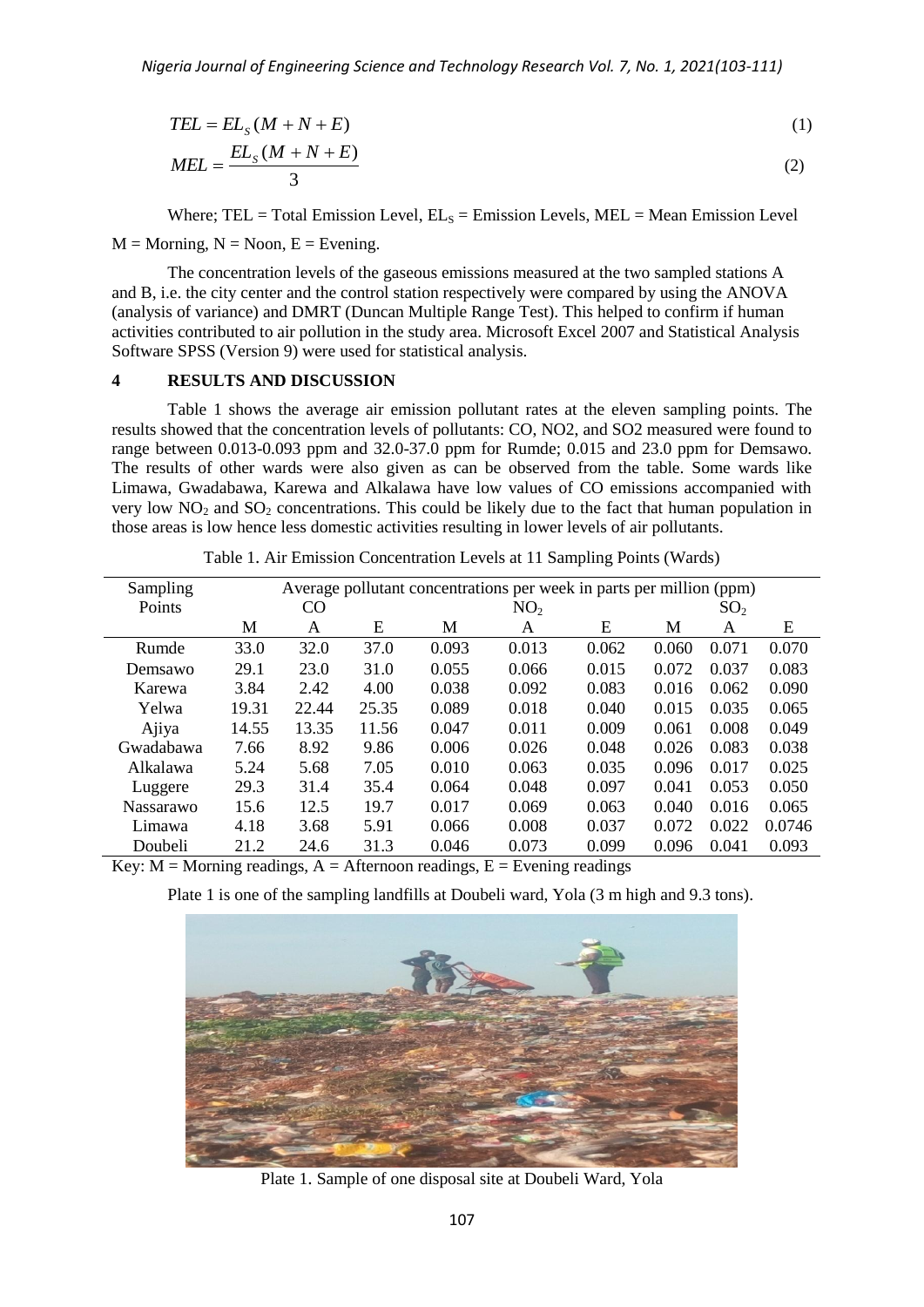## *Nigeria Journal of Engineering Science and Technology Research Vol. 7, No. 1, 2021(103-111)*

#### *Carbon Monoxide (CO)*

For a good understanding of the data collected, a bar chart was used to illustrate this data for each pollutant type (Figure 4).



Figure 4. Mean carbon monoxide (CO) levels across periods at the sampling points

From observation of the figure above, it reveals that pollution is usually at its peak in the morning between 7:30 - 9:30 am followed by evening hours of 4:30 - 6:30 pm and finally the afternoon. This is as a result of the fact that most anthropogenic activities such as cooking, burning, driving take place more during morning and evening than in the afternoon. Generally, at all the sampling points the CO variation across the periods revealed that air quality was poor (greater than 20) ppm for NESREA safe limit) at all sampling points with exemption of Karewa, Limawa, Gwadabawa, Alkalawa. This further indicates that the environments around these sampling points are exposed to CO emissions. And it was said that exposure to CO is associated with potential health risk because it reduces the oxygen carrying capacity of blood, which in turn impairs oxygen release into tissue and adversely affects sensitive organs such as the brain and heart.

#### *Nitrogen Dioxide (NO2)*

Figure 5 gives the mean results of nitrogen oxide for morning, afternoon and evening across sampling points.



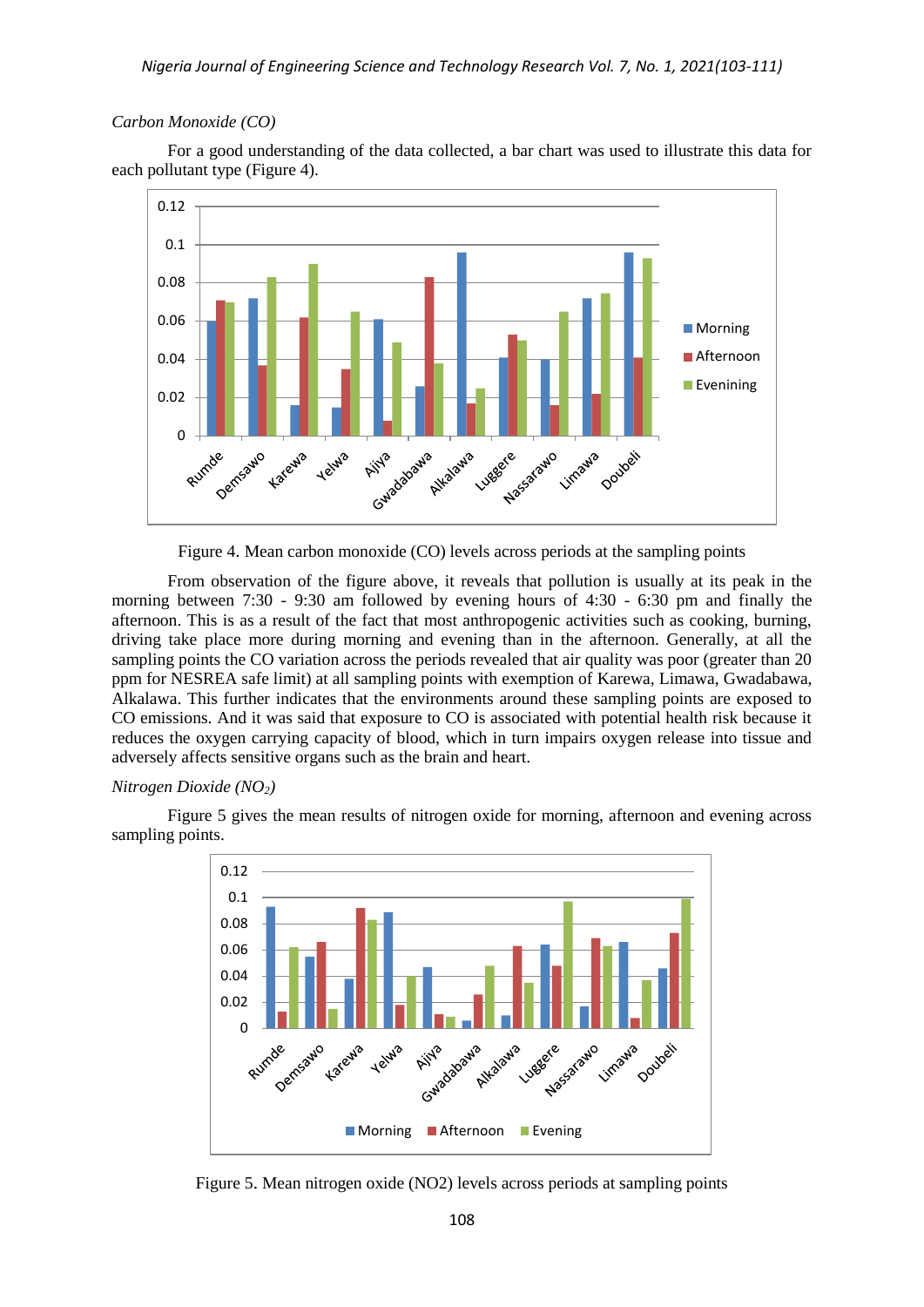## *Nigeria Journal of Engineering Science and Technology Research Vol. 7, No. 1, 2021(103-111)*

It was observed from the chart that  $NO<sub>2</sub>$  during the evening hours between 4:30 - 6:30 pm for Doubeli, Nassarawo, Gwadabawa, Luggere, Karewa, and Rumde were relatively high while during the morning hours between 7:30 - 9:30 am for Rumde, Demsawo, Yelwa, Luggere and Limawa were also relatively high. This result is a strong indication of consistent domestic activities which leads to NO<sup>2</sup> emissions in these areas. However NO2 concentration is still within the safe limits set by [9] for NO2 which is 0.04 - 0.06 ppm.

## *Sulphur Dioxide (SO2)*

Figure 6 shows daily average of  $SO<sub>2</sub>$  concentrations across the periods at sampling points. The results maintain the same pattern as before for carbon monoxide and nitrogen dioxide; that is, high concentrations were more prominent in the morning than evening hours in the sampling points. It was also observed that only Gwadabawa ward had its peak concentration during the afternoon hours which is quite rare but likely due to burning activities during that period.



Figure 6. Mean Sulphur dioxide (SO2) levels across the periods at sampling points

| Gaseous<br>pollutants                                      | CO.          | NO <sub>2</sub> | SO <sub>2</sub> |  |  |
|------------------------------------------------------------|--------------|-----------------|-----------------|--|--|
| <b>CO</b>                                                  |              |                 |                 |  |  |
| NO <sub>2</sub>                                            | $0.758206**$ |                 |                 |  |  |
| SO <sub>2</sub>                                            | $0.828449**$ | $0.76636**$     |                 |  |  |
| ** Correlation is significant at the 0.01 level (2-tailed) |              |                 |                 |  |  |

Table 2: Correlations among pollutant concentrations and sampling points

Table 2 shows the degree of relationship between pollutants concentrations across the sampling points. This was examined using Bivariate Pearson's correlation (r), the correlation coefficient between sampling points and pollutant concentrations was found to be  $r = 0.758$ ;  $r = 0.828$ ;  $r = 0.766$  for CO, NO<sub>2</sub>, and SO<sub>2</sub> respectively. The result indicated that all variables (CO, NO2, and SO2) had a very strong positive correlation with each other at 0.01 and 0.05 significant levels which implied that they tend to be generated simultaneously through same set of activities which agrees with the findings of [9]. Further analysis showed that there was no significant difference in air pollutant concentrations between sampling points. Tables 3, 4 and 5 present the results of analysis of variance for carbon monoxide, nitrogen dioxide and Sulphur dioxide produced.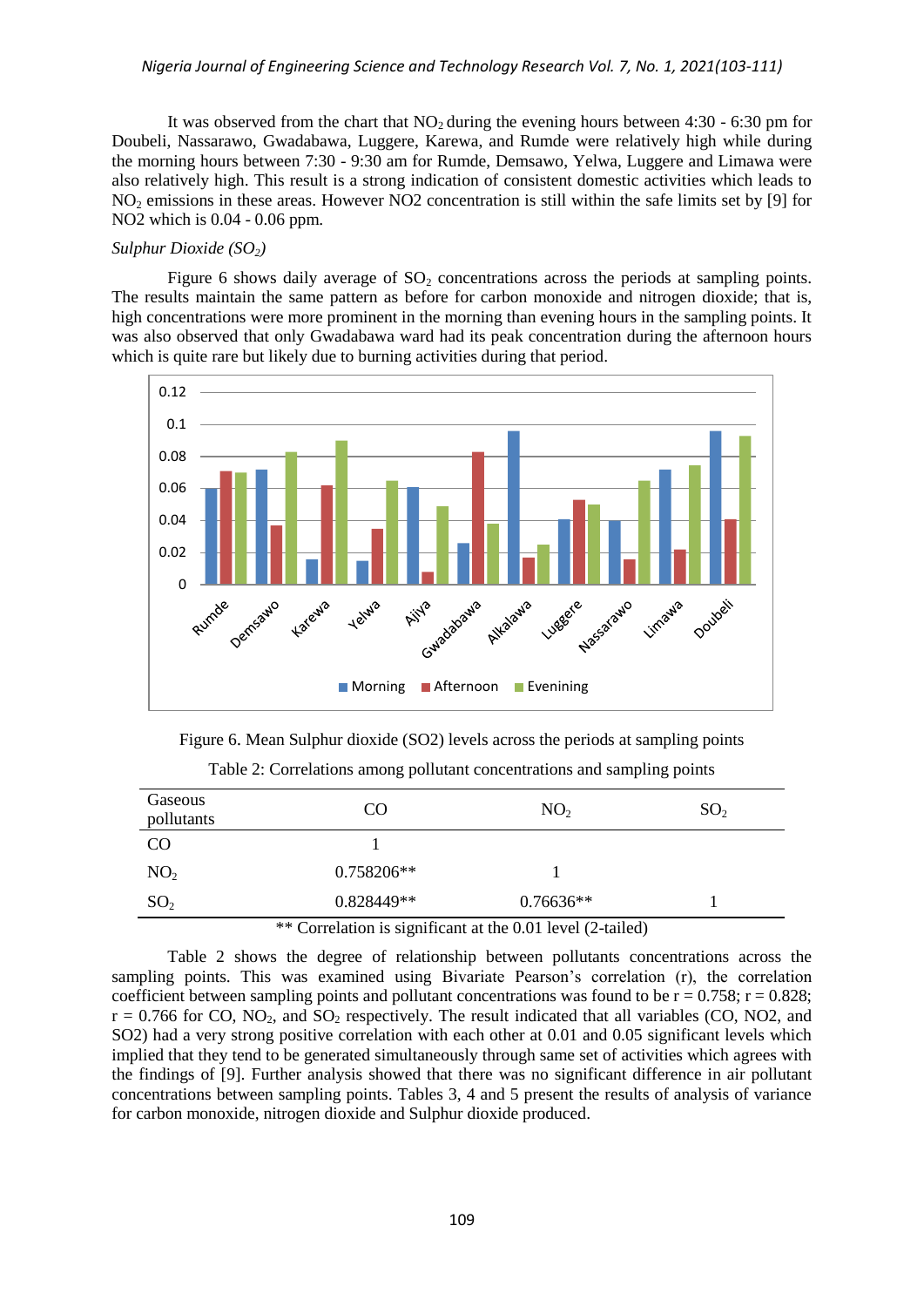| Source of                                                          |          |    |                 |                  |           |          |  |  |
|--------------------------------------------------------------------|----------|----|-----------------|------------------|-----------|----------|--|--|
| Variation                                                          | SS       | df | MS              | $\overline{F}$   | $P-value$ | F crit   |  |  |
| <b>Between</b>                                                     |          |    |                 |                  | 2.01E-    |          |  |  |
| Groups                                                             | 8141.721 | 10 | 814.1721        | 305.5598         | 44        | 2.007792 |  |  |
| Within                                                             |          |    |                 |                  |           |          |  |  |
| Groups                                                             | 146.5489 | 55 | 2.664526        |                  |           |          |  |  |
| Total                                                              | 8288.27  | 65 |                 |                  |           |          |  |  |
| Table 4. Analysis of Variance Results for Nitrogen Dioxide $(NO2)$ |          |    |                 |                  |           |          |  |  |
| Source of                                                          |          |    |                 |                  |           |          |  |  |
| Variation                                                          | SS       | df | $\overline{MS}$ | $\boldsymbol{F}$ | P-value   | F crit   |  |  |
| <b>Between</b>                                                     |          |    |                 |                  |           |          |  |  |
| Groups                                                             | 0.010195 | 10 | 0.00102         | 3.583609         | 0.00104   | 2.007792 |  |  |
| Within                                                             |          |    |                 |                  |           |          |  |  |
| Groups                                                             | 0.015647 | 55 | 0.000284        |                  |           |          |  |  |
| Total                                                              | 0.025842 | 65 |                 |                  |           |          |  |  |
| Table 5. Analysis of Variance Results for Sulphur Dioxide $(SO2)$  |          |    |                 |                  |           |          |  |  |
| Source of                                                          |          |    |                 |                  |           |          |  |  |
| Variation                                                          | SS       | df | MS              | $\boldsymbol{F}$ | $P-value$ | F crit   |  |  |
| <b>Between</b>                                                     |          |    |                 |                  |           |          |  |  |
| Groups                                                             | 0.010195 | 10 | 0.00102         | 3.583609         | 0.00104   | 2.007792 |  |  |
| Within                                                             |          |    |                 |                  |           |          |  |  |
| Groups                                                             | 0.015647 | 55 | 0.000284        |                  |           |          |  |  |
| Total                                                              | 0.025842 | 65 |                 |                  |           |          |  |  |

Table 3. Analysis of Variance Results for Carbon Monoxide (CO)

The results in the table showed that there was a significant difference in air pollutant concentrations between sampling points. For CO, p-value is approximately zero and F-calculated value (305.5598) was greater than F-critical (2.007792) making it almost impossible to attain a possibility of no significance. Similar results were obtained for  $NO<sub>2</sub>$  and  $SO<sub>2</sub>$  which is an indication to reject the hypothesis at 0.01 level of significance.

## **5 CONCLUSIONS**

From the results obtained, it can be concluded that the concentrations of pollutants  $(CO, NO<sub>2</sub>)$ and  $SO<sub>2</sub>$ ) were higher in the evening and morning periods than afternoon periods. This result also agrees with the findings of other researchers conducted. The study also showed that the levels of CO recorded were high at all the sampling points with exemption of Karewa, Gwadabawa, Alkalawa and Limawa. The highest levels of CO recorded were around Rumde sampling point with concentration value up to 36.59 ppm. Comparing the concentration values of CO at the eleven (11) sampling points, the highest value was observed at the sampling point near Rumde roundabout due to dense population which triggers intense activities as well as high traffic congestion by cars, taxies intra-city commercial buses, trucks and commercial tri-cycles congestions as well as burning of old tires and dumpsites around this area. Throughout the sampling points, the highest levels of SO2 recorded were still during the evening hours, 0.071 ppm Rumde; 0.075 ppm Karewa; 0.082 ppm Gwadabawa; 0.093 ppm Alkalawa; and 0.09 ppm Doubeli. There was positive significant correlation at 0.01 confidence levels  $(0.828$  and  $0.766)$  between CO, NO<sub>2</sub> and SO<sub>2</sub> during this period. However, the concentration of SO<sub>2</sub> is lower than ranges of  $3.21 - 5.18$ ppm,  $7.4 - 15.5$  ppm, and  $16 - 64$  ppm as reported in similar studies.

#### **REFERENCES**

1. Mateus, H., Andrea, P.P. M. and Nelson, G. (2011). Vehicular Traffic as a Method to Evaluate Air Pollution in Large Cities Rev; Bras Epidemiol. Säo Paulo, vol. 14, no. 1, pp. 102-105.